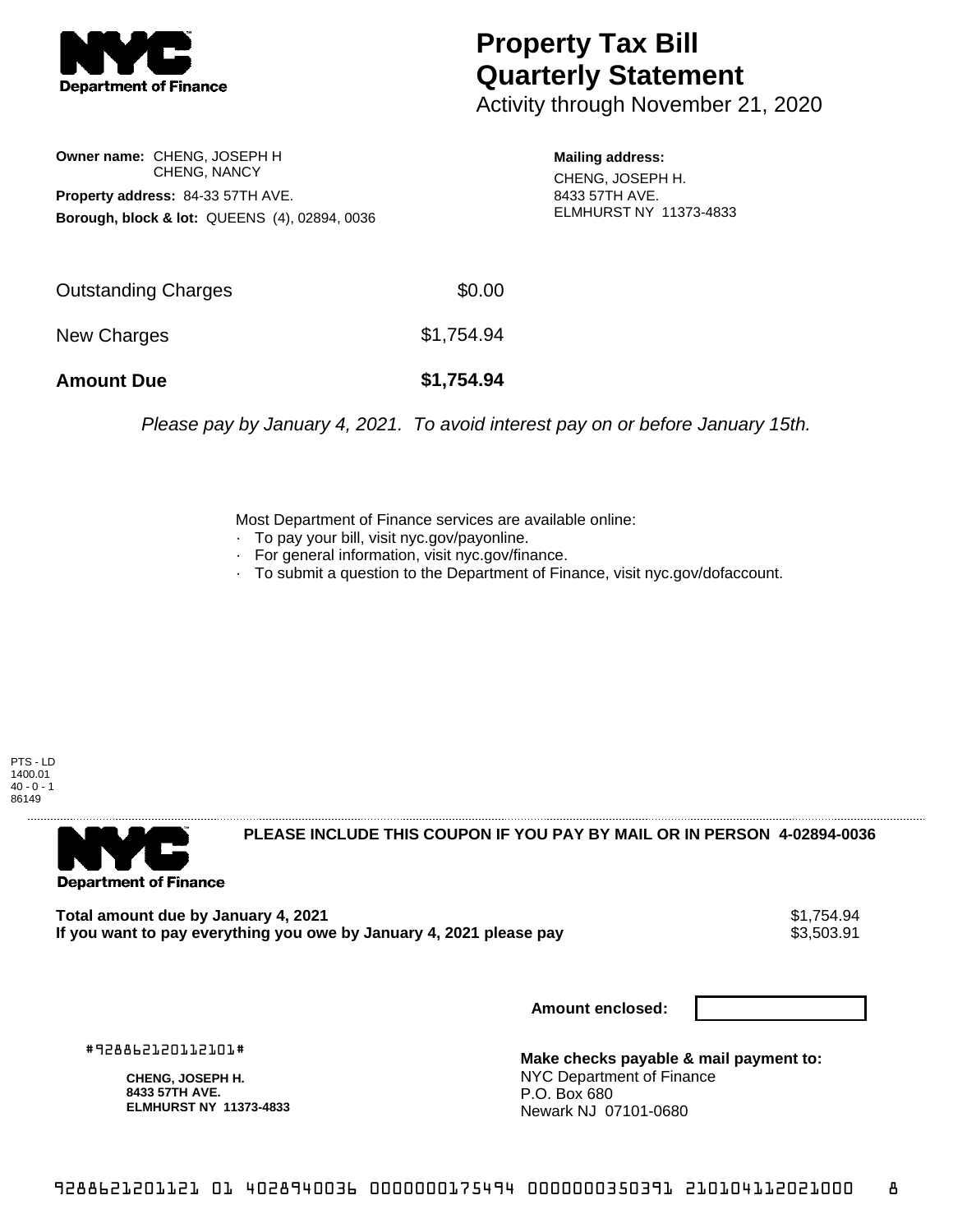

| <b>Billing Summary</b>                                                     | <b>Activity Date Due Date</b>           | <b>Amount</b> |
|----------------------------------------------------------------------------|-----------------------------------------|---------------|
| Outstanding charges including interest and payments                        |                                         | \$0.00        |
| Finance-Property Tax                                                       | 01/01/2021                              | \$1,776.26    |
| <b>Adopted Tax Rate</b>                                                    |                                         | $$-21.32$     |
| <b>Total amount due</b>                                                    |                                         | \$1,754.94    |
| <b>Tax Year Charges Remaining</b>                                          | <b>Activity Date</b><br><b>Due Date</b> | <b>Amount</b> |
| <b>Finance-Property Tax</b>                                                | 04/01/2021                              | \$1,776.26    |
| <b>Adopted Tax Rate</b>                                                    |                                         | $$-21.32$     |
| Total tax year charges remaining                                           |                                         | \$1,754.94    |
| If you want to pay everything you owe by January 4, 2021 please pay        |                                         | \$3,503.91    |
| If you pay everything you owe by January 4, 2021, you would save:          |                                         | \$5.97        |
| How We Calculated Your Property Tax For July 1, 2020 Through June 30, 2021 |                                         |               |
|                                                                            | Overall                                 |               |
| Tax class 1 - Small Home, Less Than 4 Families                             | <b>Tax Rate</b>                         |               |
| Original tax rate billed                                                   | 21.1670%                                |               |
| New Tax rate                                                               | 21.0450%                                |               |
| <b>Estimated Market Value \$729,000</b>                                    |                                         |               |
|                                                                            |                                         | <b>Taxes</b>  |
| <b>Billable Assessed Value</b>                                             | \$34,965                                |               |
| <b>Taxable Value</b>                                                       | \$34,965 x 21.0450%                     |               |
| <b>Tax Before Abatements and STAR</b>                                      | \$7,358.40                              | \$7,358.40    |
| Basic Star - School Tax Relief                                             | $$-1,410.00$                            | $$-296.00**$  |
| Annual property tax                                                        |                                         | \$7,062.40    |
| Original property tax billed in June 2020                                  |                                         | \$7,105.04    |
| Change In Property Tax Bill Based On New Tax Rate                          |                                         | $$-42.64$     |

Please call 311 to speak to a representative to make a property tax payment by telephone.

## **Home banking payment instructions:**

- 1. **Log** into your bank or online bill pay website.
- 2. **Add** the new payee: NYC DOF Property Tax. Enter your account number, which is your boro, block and lot, as it appears here: 4-02894-0036 . You may also need to enter the address for the Department of Finance. The address is P.O. Box 680, Newark NJ 07101-0680.
- 3. **Schedule** your online payment using your checking or savings account.

## **Did Your Mailing Address Change?**

If so, please visit us at **nyc.gov/changemailingaddress** or call **311.**

When you provide a check as payment, you authorize us either to use information from your check to make a one-time electronic fund transfer from your account or to process the payment as a check transaction.